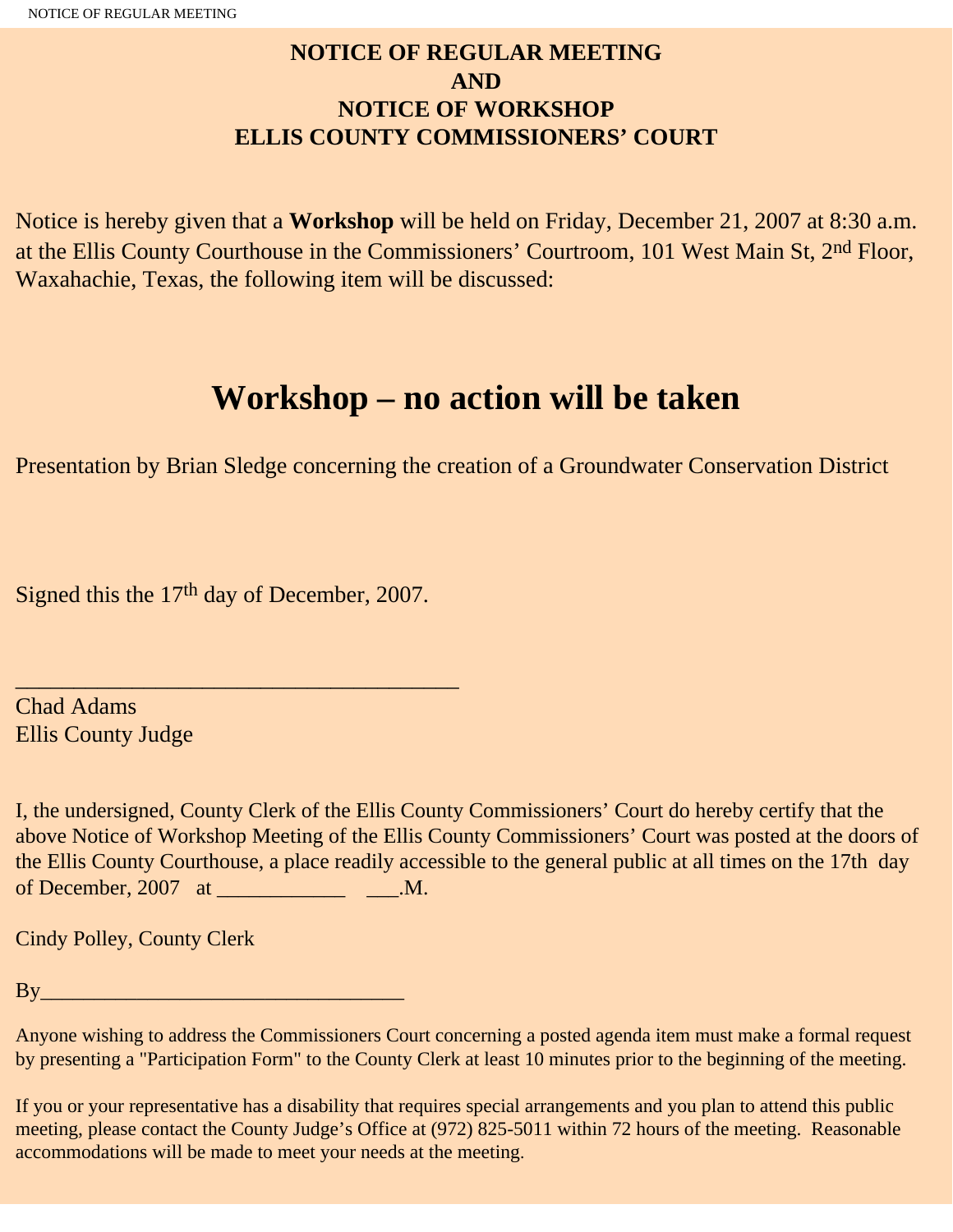## **NOTICE OF REGULAR MEETING ELLIS COUNTY COMMISSIONERS' COURT**

Notice is hereby given that a regular meeting of the Ellis County Commissioners' Court will be held on **Friday, December 21, 2007 at 10:00 A.M., in the Commissioners' Courtroom, 101 West Main Street (2nd Floor), Waxahachie, Texas** at which time the following will be discussed and considered, to-wit:

#### **County Judge:**

Judge Chad Adams

#### **Commissioners:**

 Dennis Robinson, Commissioner, Pct. 1 Bill Dodson, Commissioner, Pct. 2 Heath Sims, Commissioner, Pct. 3 Ron Brown, Commissioner, Pct. 4

#### **County Clerk:**

Cindy Polley, County Clerk

#### **County & District Attorney's Office:**

 Ann Montgomery, Assistant County Attorney Lee Auvenshine, Assistant County Attorney

## **1. OPENING COURT**

1.1 County Judge will call meeting to order, declare quorum if present, and declare notices legally posted pursuant to Open Meetings Act.

#### 1.2 Motion to Open Court.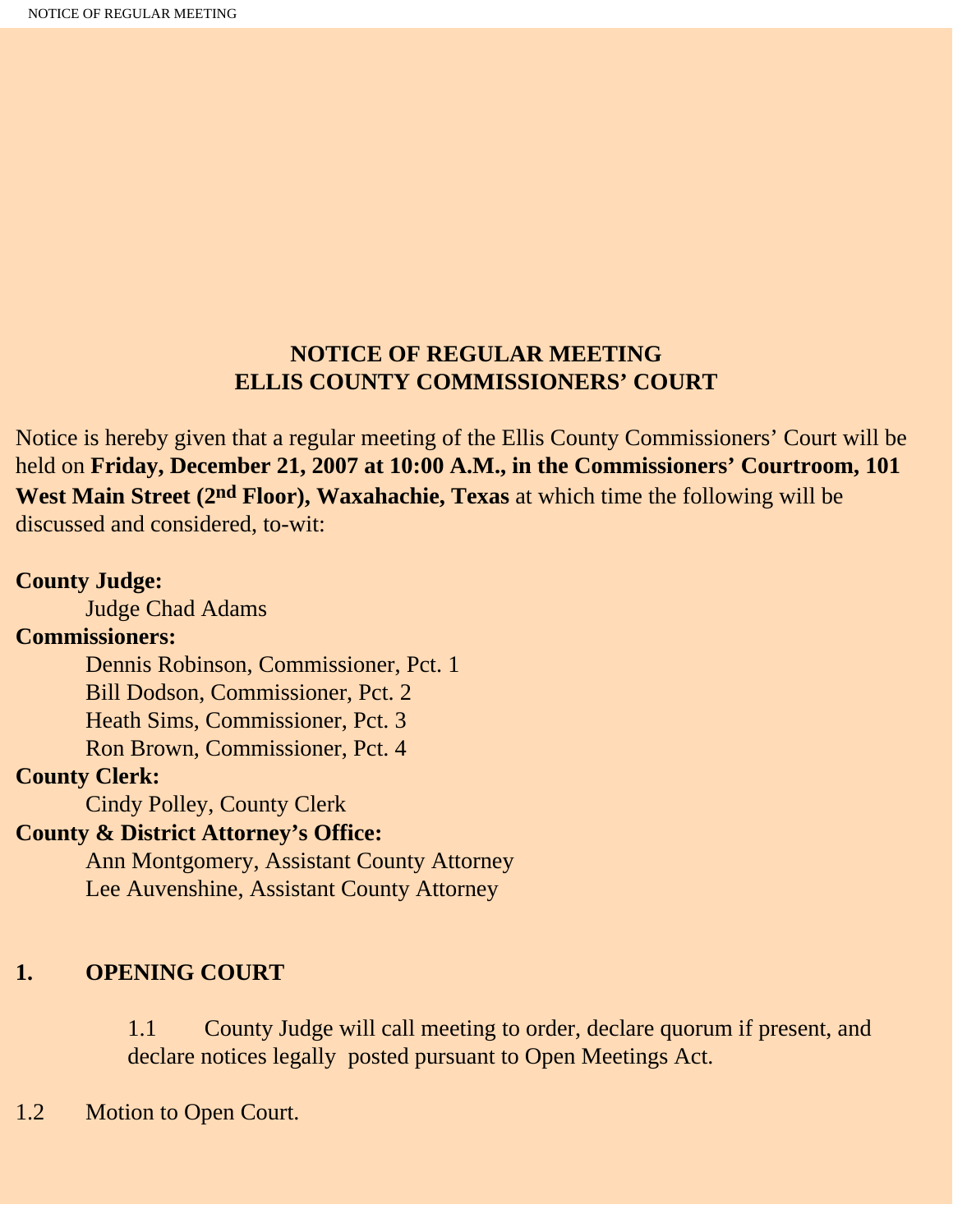**1.3** Invocation and Pledge of Allegiance – Commissioner Bill Dodson

## **2. CONSENT AGENDA – Consideration and Action:**

#### **Administrative***:*

 A1 Approval of Regular Bills, Payroll, and Officers' Reports. A2 Approval of the November 2007 Travel Reports of the Texas Cooperative Extension Office

> Mark Arnold, Agriculture Page Bishop, 4-H Rita Hodges, Family & Consumer Sciences

## **3. ADMINISTRATIVE**

3.1 Presentation from the Midlothian High School Problem Solvers regarding a solution to mental health transportation issues.

- Heath Sims, Commissioner, Pct. 3

3.2 Consideration and action to accept a proclamation endorsing the 2007 Census of Agriculture.

Chad Adams, County Judge

3.3 Consideration and action to accept a contract with JPay service for inmate trust accounts.

Charles Sullins, Sheriff's Office

3.4 Consideration and action to accept a contract with Convergint Technologies for security cameras in the Ellis County Detention Center. Charles Sullins, Sheriff's Office

3.5 Consideration and action to accept the Addendum to Anixter Terms and conditions for software to be used in conjunction with the Convergint Technologies contract.

- Charles Sullins, Sheriff's Office

3.6 Consideration and action to approve the Early Voting Schedule for the March 4, 2008 Primary.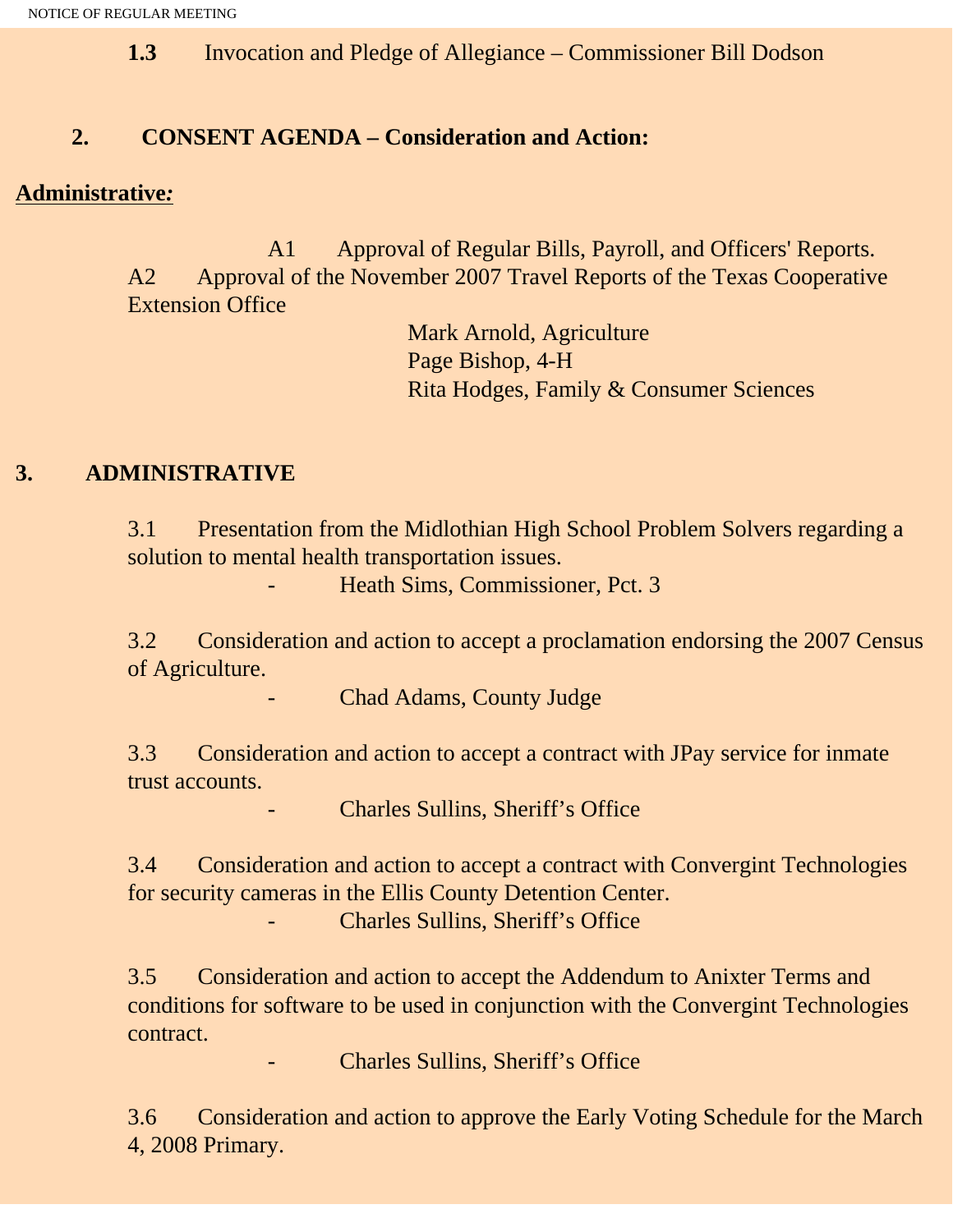Jane Anderson, Elections Administrator

 3.7 Consideration and action to approve a 3-year agreement to purchase ballots and certain services with Election Systems and Software (ES&S) at a preset cost. Jane Anderson, Elections Administrator

> 3.8 Consideration and action regarding a street rehabilitation contract with Lindsey Contractors of Waco, Texas, through the utilization of an Interlocal Cooperative Agreement with the City of Midlothian for street rehabilitation on 1/2 mile of McAlpin Road in Pct. 3. The specs include 2 "C-Mix Asphalt Overlay at a cost of \$72.19 per ton. Total tonage expected is 680 tons. - Heath Sims, Commissioner, Pct. 3

3.9 Consideration and action to accept a revision to the Project Plan and Finance Plan for the TIF at The Reserve in Mansfield, Texas.

- Barbra Leftwich, Ellis County Planner

3.10 Consideration and action to approve a revision to the contract with West Law for the Ellis County Law Library and District Clerk's office. Leanne Brindle, Law Librarian

3.11 Consideration and action to request an exemption from normal construction/ materials procurement bidding for the TCDP Contract No. Ellis County07dis: Disaster Relief Funds to repair damage to roadways, per Local Government Code 262.024(a)(1)(2)(3) Discretionary Exemptions.

Joe White, County Engineer

3.12 Consideration and action to approve a contract with NCRS for bridge and road repairs and authorize the County Judge to be the signing authority. Joe White, County Engineer

3.13 Consideration and action in compliance with the rules of the Ellis County Bail Bond Board for the ratification and approval by the Commissioners Court of the appointment by the Ellis County Commissioners Court naming County Court at Law No. 2 Judge Gene Calvert to the slot statutorily designated for a judge of a county court or county court at law in the county having jurisdiction over criminal matters for the term of January through December 2008.

Chad Adams, County Judge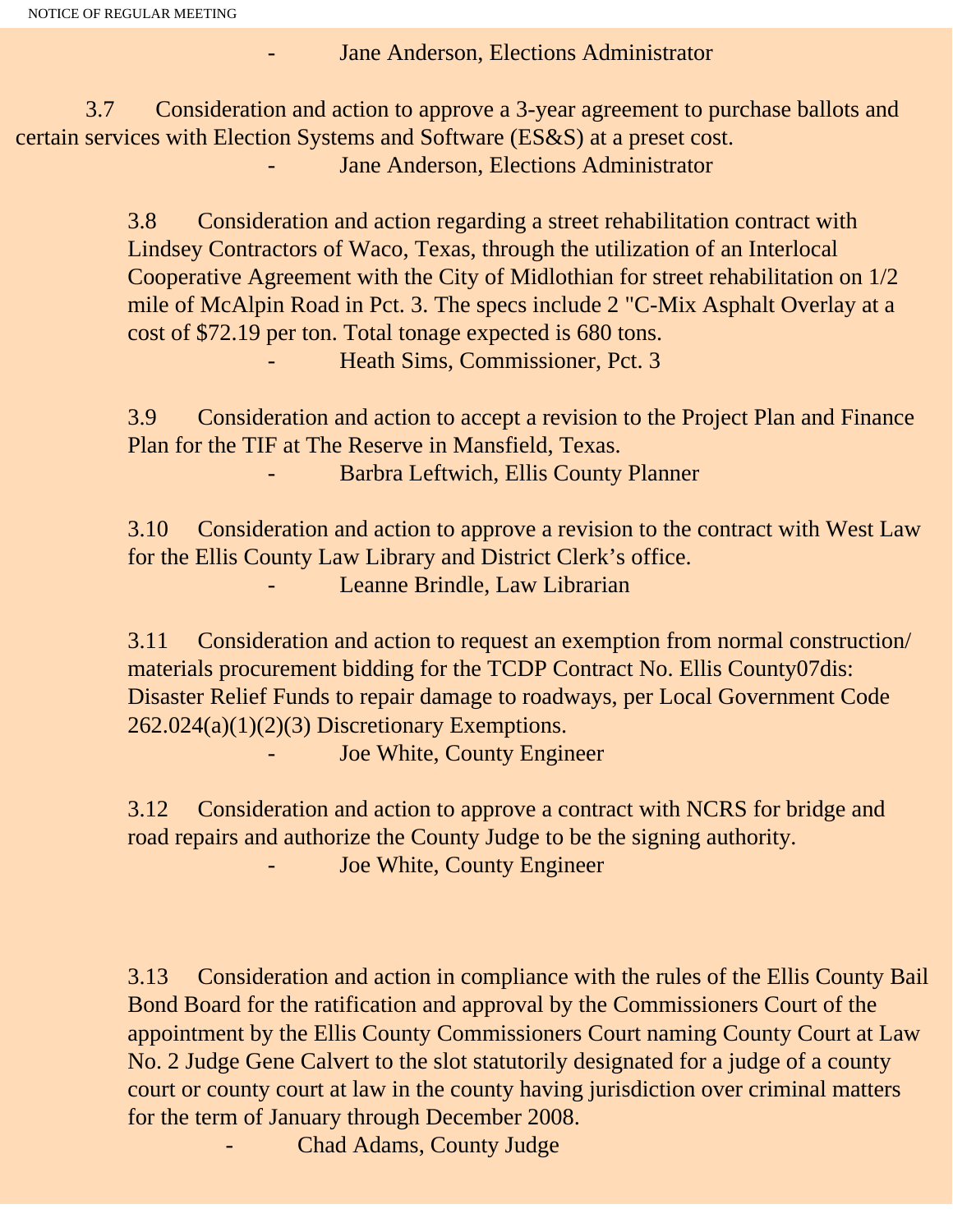## **4. PURCHASING**

# **Consideration and action regarding the following presented by Richard Denniston, Purchasing Agent:**

4.1 To award the 2008 annual requirement for Treated Pine Bridge Lumber and Pilings to Conroe Wood Products and Cobb Lumber Company.

4.2 To approve the purchase of a 1999 Ford F550 from Fleet Motor Sales for PCT. 4. Price less trade in is \$10,500.

4.3 To renew the existing contracts for screened and unscreened pit run gravel with Bowles Farm(formerly Gillespie Farms) for the period of  $1/1/08$  through 12/31/08. There will be no change in prices or terms.

# **5. DEPARTMENT OF COUNTY DEVELOPMENT**

# **Consideration and action regarding the following presented by Delton Ake, Director Department of Development:**

 5.1 Replat – India Acres Addition, tract 17 into 17A and 17B, Billy and Carol Singleton, Pct. 1.

5.2 To approve the location of 308 Moore View for a vehicle storage facility, Paul Martin, Pct. 4.

## **6. RECESS TO CONVENE TO EXECUTIVE SESSION**

## **7. EXECUTIVE SESSION**

"The Commissioners' Court of Ellis County reserves the right to adjourn into **Executive Session** at any time during the course of this meeting to discuss any of the matters listed in this agenda, in the order deemed appropriate, as authorized by Texas Government Code §551.071**,** or to seek the advice of its attorney and/or other attorneys representing Ellis County on any matter in which the duty of the attorney to the Commissioners' Court under the Texas Disciplinary Rules of Professional Conduct of the State Bar of Texas clearly conflicts with Texas Government Code Chapter 551 or as otherwise may be permitted under §551.071."

# **8. ADJOURNMENT OF EXECUTIVE SESSION**